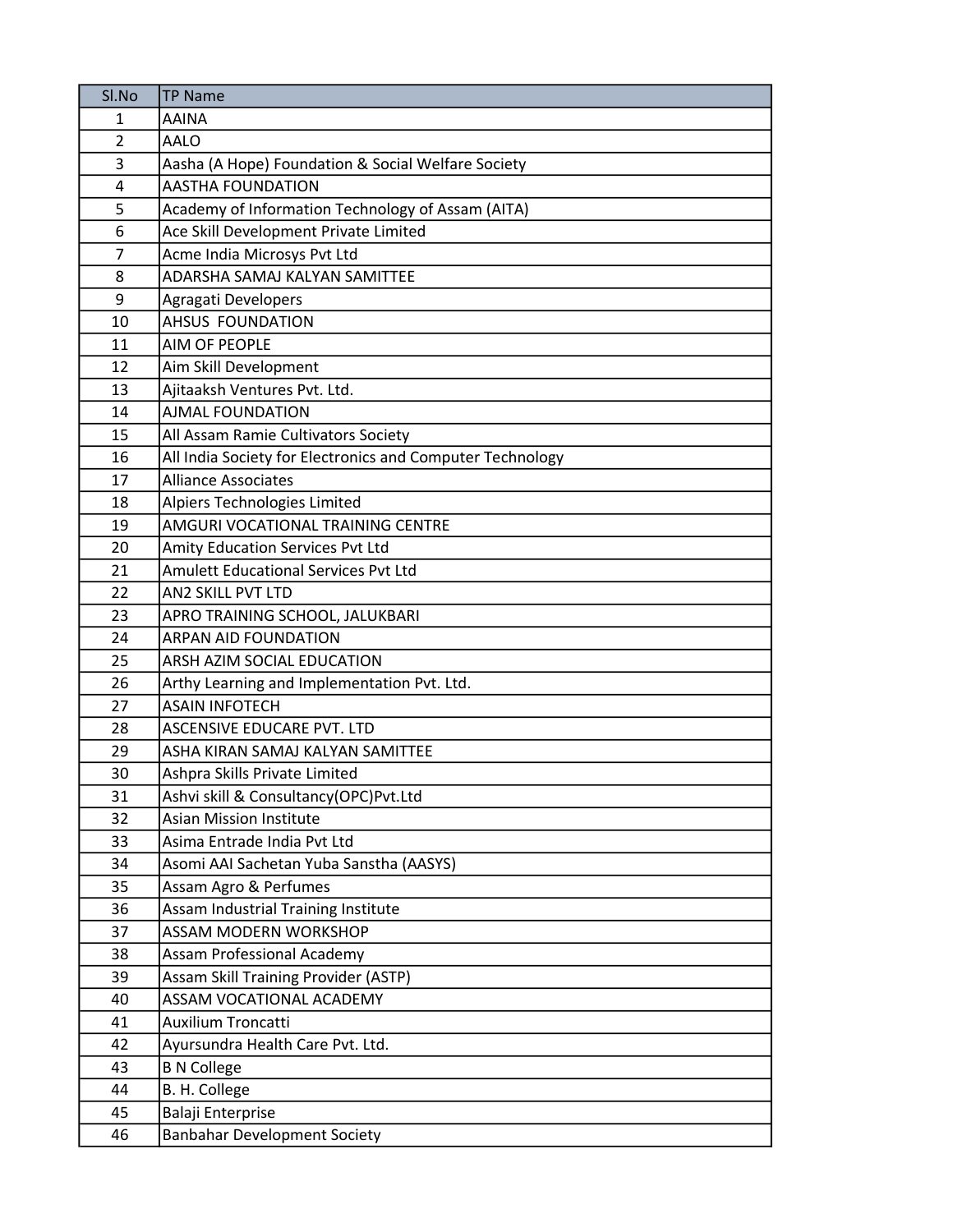| 47 | <b>Barnagar College</b>                             |
|----|-----------------------------------------------------|
| 48 | BASIX ACADEMY FOR BUILDING LIFELONG EMPLOYABITY LTD |
| 49 | BETHEL LIFE CARE CHARITABLE TRUST                   |
| 50 | BFA Technologies (OPC) Pvt. Ltd.                    |
| 51 | <b>Bhoomi Woman Trust</b>                           |
| 52 | BICHITRA PRATIBHA EDUCATION FOUNDATION              |
| 53 | <b>Bihpuria Skill Development Training Centre</b>   |
| 54 | <b>BISWANATH GREEN ASSOCIATE</b>                    |
| 55 | <b>BORTHAKUR SKILL ACADEMY</b>                      |
| 56 | Bragnam Learning Pvt Ltd                            |
| 57 | <b>Brahmaputra Foundation</b>                       |
| 58 | BRAHMAPUTRA VALLEY AROMATIC OIL INDUSTRY            |
| 59 | BRAINWARE CONSULTANCY PVT LTD                       |
| 60 | <b>BRIGHT FUTURE .COM</b>                           |
| 61 | <b>BRITTI PROSIKSHAN PVT LTD</b>                    |
| 62 | BROAD INTEGRATED RURAL DEVELOPMENT SOCIETY (BIRDS)  |
| 63 | CARE EDUCATIONAL & WELFARE SOCIETY                  |
| 64 | Career Today                                        |
| 65 | <b>CHAPAR COMMERCIAL INSTITUTE</b>                  |
| 66 | Child & Youth Welfare Society                       |
| 67 | CHUKAFA ACADEMY PVT. LTD.                           |
| 68 | <b>CIPET</b>                                        |
| 69 | <b>CKB Commerce College</b>                         |
| 70 | <b>CLAN Learning Pvt Ltd</b>                        |
| 71 | Clifford Facility Services Pvt. Ltd                 |
| 72 | Creative Foundation(NAGAON)                         |
| 73 | Daffodil Nursery (Old)                              |
| 74 | <b>DAMINI INFOTECH</b>                              |
| 75 | <b>DARPAN</b>                                       |
| 76 | De Unique Educational                               |
| 77 | Dhanesh Pakhi Service Pyt Ltd                       |
| 78 | Dhrupadi Kalakendra Management Institute            |
| 79 | <b>Digital SRD Foundation</b>                       |
| 80 | Dimoria Marketing Co-operative Society              |
| 81 | Dispur College                                      |
| 82 | DISPUR MOTOR TRAINING CENTRE                        |
| 83 | Diyas Academy                                       |
| 84 | DON BOSCO MISSION INSTITUTE                         |
| 85 | Donbosco Socio Technical Institute                  |
| 86 | Donbosco Technical School (DB Tech)                 |
| 87 | DONBOSCO YOUTH MISSION & EDUCATIONAL SERVICES       |
| 88 | Down Town Charity Trust                             |
| 89 | Dreams N.G.O                                        |
| 90 | <b>DREAMX</b>                                       |
| 91 | <b>DRS Foundation</b>                               |
| 92 | E Careerpluz Info India Pvt Ltd                     |
| 93 | E-Gramin Services Pvt Ltd.                          |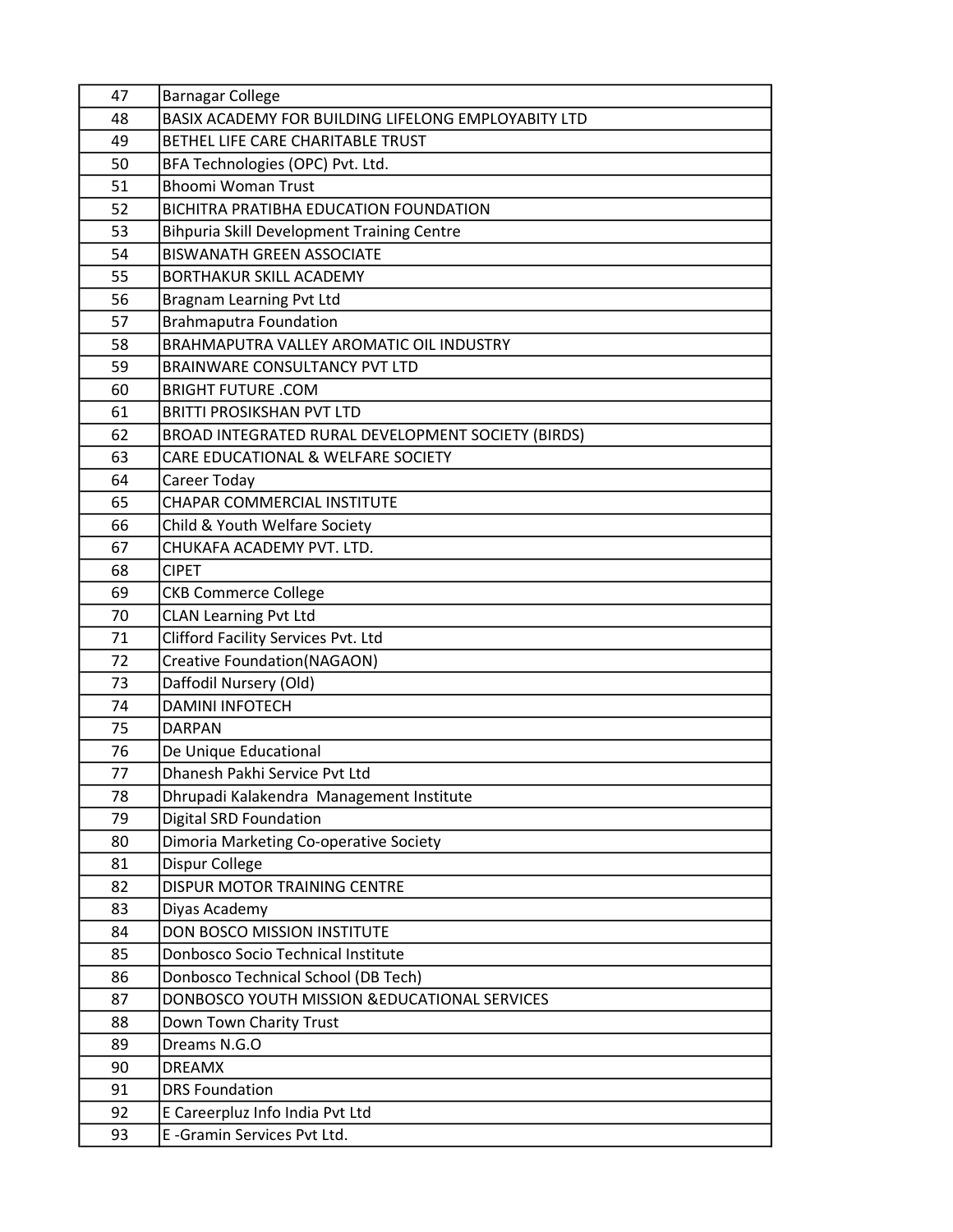| 94         | <b>Edujoin Training Foundation</b>                           |
|------------|--------------------------------------------------------------|
| 95         | <b>EDUPACKED</b>                                             |
| 96         | <b>EDUTECH</b>                                               |
| 97         | <b>EDUTECH FOUNDATION</b>                                    |
| 98         | Eternal (India)                                              |
| 99         | <b>Excellent Skill Academy</b>                               |
| 100        | <b>EYELET FASHION</b>                                        |
| 101        | F.B. Clinic                                                  |
| 102        | <b>FAB Skills</b>                                            |
| 103        | <b>FLY WINGS</b>                                             |
| 104        | Flyeasy                                                      |
| 105        | Foundation for Sustainable Development (FSD) Trust           |
| 106        | <b>Foundation of Modern Studies and Social Welfare</b>       |
| 107        | FUTURE SHAPE SOCIAL EDUCATIONAL SOCIETY                      |
| 108        | Future Valley Technologies and Services LLP                  |
| 109        | <b>G V Safetech</b>                                          |
| 110        | Gauhati Commerce College                                     |
| 111        | <b>GLOBAL FRIENDSHIP SOCIETY</b>                             |
| 112        | Global Intercom Institute of Skill Training and Development  |
| 113        | <b>Global Security and Facility Service</b>                  |
| 114        | <b>GLOBLE VOCATIONAL TRAINING INSTITUTE</b>                  |
| 115        | <b>Goodwill Solutions</b>                                    |
| 116        | <b>GRAM TARANG EMPLOYABILITY TRAINING SERVICES</b>           |
| 117        | <b>GRAMIN</b>                                                |
| 118        | Grassroots support organization                              |
| 119        | <b>Green Vision</b>                                          |
| 120        | <b>Green Vision Society</b>                                  |
| 121        | Group A Security & Services                                  |
| 122        | <b>Guidance Education Society</b>                            |
| 123        | Guwahati Public College                                      |
| 124        | Gyanjyoti Foundation                                         |
| 125        | H. R. Veterinary                                             |
| 126        | H.P. Institute of Insurance                                  |
| 127        | Hereindia Learning & Implementation Pvt.Ltd                  |
| 128        | Hojai College                                                |
| 129        | <b>Hydro Health Foundation</b>                               |
| 130        | <b>Hyper Sonic Education</b><br>I.Q. Guwahati                |
| 131        | ICA EDU Skills Pvt Ltd                                       |
| 132<br>133 |                                                              |
| 134        | Icon Academy of Professional Study<br><b>Idea Skills</b>     |
| 135        | Ideal Abhijan                                                |
| 136        | <b>Ideal Skills Empowerment</b>                              |
| 137        | IL&FS SKILLS DEVELOPMENT CORPORATION LTD.                    |
| 138        | <b>Impact Enterprise</b>                                     |
| 139        | Imperial Institute of Management & Technology                |
| 140        | Indian Institute of Banking & Information Technology (IIBIT) |
|            |                                                              |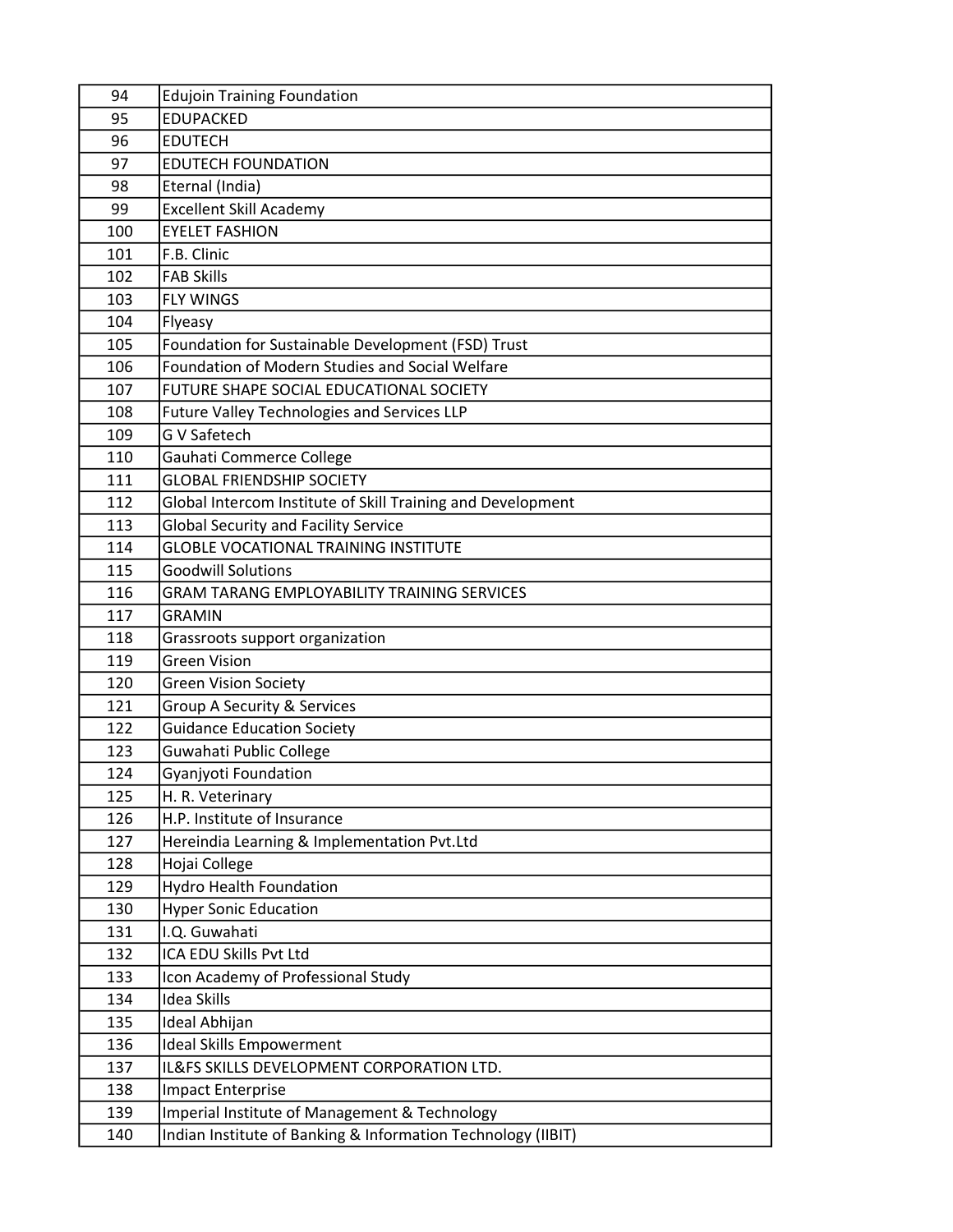| 141 | INDIAN INSTITUTE OF ENTERPRENUERSHIP                |
|-----|-----------------------------------------------------|
| 142 | <b>INDIAN TECHNICAL INSTITUTE</b>                   |
| 143 | Indian Technical Institute (Dhekiajuli)             |
| 144 | INDIAN TECHNICAL INSTITUTE (Dibrugarh)              |
| 145 | <b>INDIANA GROUP OF INSTITUTIONS</b>                |
| 146 | Indianeers Media Pvt. Ltd                           |
| 147 | INFOCOM, An Institute of Computer Education         |
| 148 | Innovative Insight                                  |
| 149 | INSTITUTE FOR TRAINING AND SKILL DEVELOPMENT (ITSD) |
| 150 | <b>INSTITUTE OF COMPUTER &amp; INFOTECH</b>         |
| 151 | Institute of Professional Training                  |
| 152 | <b>IQBri Telecom Private Limited</b>                |
| 153 | <b>IRIS Group</b>                                   |
| 154 | ISAS 111 INDIANEERS SKILLS ACADEMY                  |
| 155 | Iswar Chandra Vidyasagar National Youth Council     |
| 156 | <b>IT Education Centre</b>                          |
| 157 | ITI (Infotech Training Institute)                   |
| 158 | J.K. Enterprises                                    |
| 159 | Jagiroad College                                    |
| 160 | <b>JAZZY</b>                                        |
| 161 | <b>JIGYAS PRAKASHAN</b>                             |
| 162 | <b>JOBHUT</b>                                       |
| 163 | Join2 Our Foundation                                |
| 164 | JP ANJANA CHARITABLE TRUST                          |
| 165 | JR Professional Academy                             |
| 166 | JRS Technology Pvt. Ltd                             |
| 167 | K C Das Commerce College                            |
| 168 | Kaliabor College                                    |
| 169 | KAMAIAH ENGINEERING SERVICES PRIVATE LIMITED        |
| 170 | Kamrup Educational Trust                            |
| 171 | Kaushal Bharat Vikas Kendra                         |
| 172 | KBRD DEGREE COLLEGE (orang college)                 |
| 173 | KGM Immigration & Educational Consultants Pvt Ltd.  |
| 174 | <b>KIRON DIGITECH</b>                               |
| 175 | KMN Training & Consulting pvt. Ltd.                 |
| 176 | Krishna Skills Edutech                              |
| 177 | Krishnaguru Foundation                              |
| 178 | Lanka Mahavidyalaya                                 |
| 179 | Logicpro Consulting Pvt Ltd                         |
| 180 | LUIT Educational Services Pvt. Ltd.                 |
| 181 | M S Grooming Studio                                 |
| 182 | <b>M.P FOUNDATION</b>                               |
| 183 | M.S.E-Solutions Pvt.Ltd.                            |
| 184 | M/s Chitras Chic                                    |
| 185 | M/S Computer Education Center                       |
| 186 | M/s Meghna Associates                               |
| 187 | M/S Pixi Corp                                       |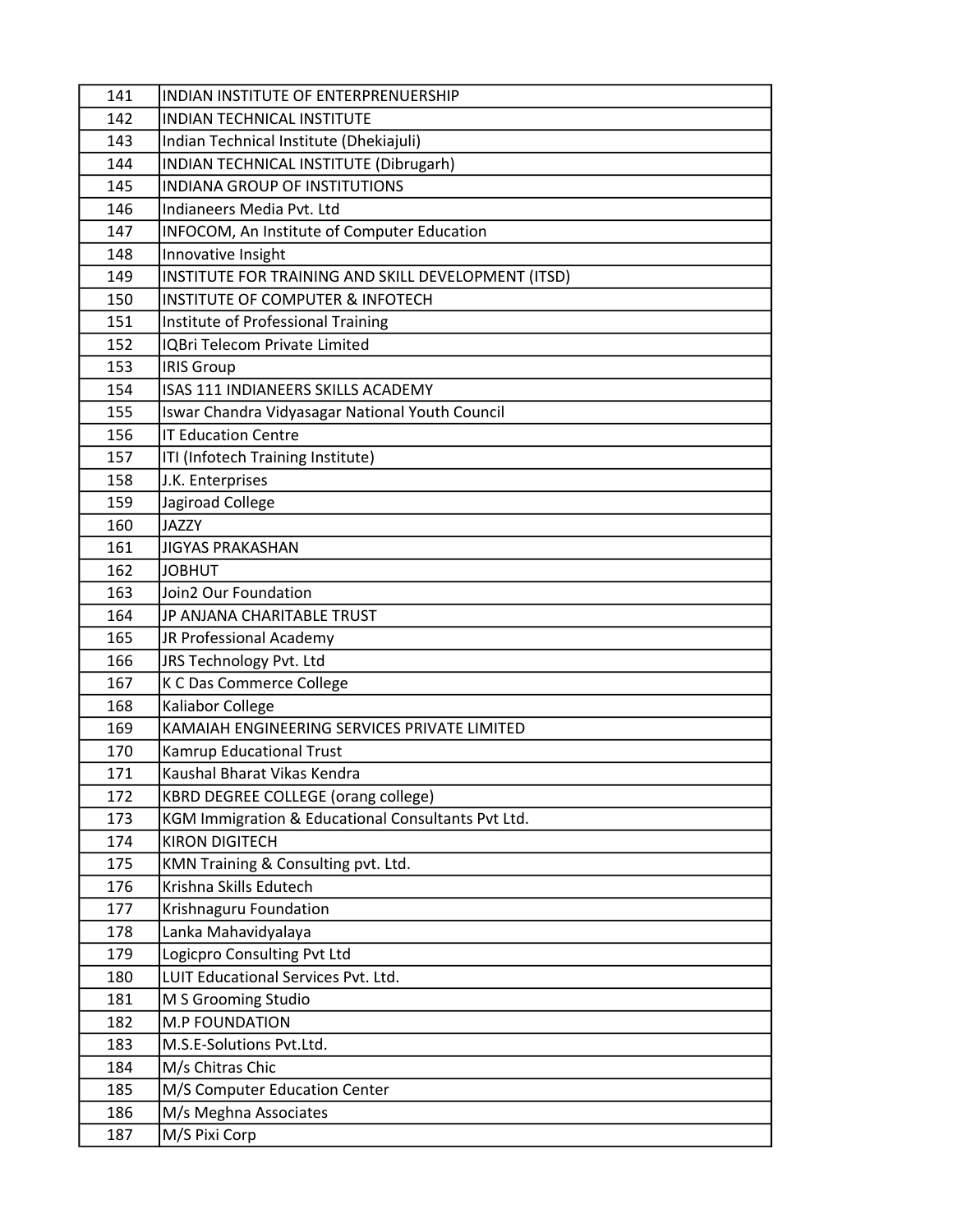| 188 | M/S RAHMAN ENTERPRISE                                       |
|-----|-------------------------------------------------------------|
| 189 | M/S Ram Electronics & Equipments                            |
| 190 | M/s Reducate Skill Labs                                     |
| 191 | M/S Sarma Enterprise                                        |
| 192 | M/S SEVEN (Route To Success)                                |
| 193 | M/S Shristi Design Studio                                   |
| 194 | M/S Yana Enterprise                                         |
| 195 | Majuli Mega Centre                                          |
| 196 | Manav Bikash Sanstha, Sivsagar - NULM                       |
| 197 | <b>Mayuri Driving Training Centre</b>                       |
| 198 | MEDIWORLD EDUCATIONAL SOCIETY                               |
| 199 | MEGA MATRIX PRIVATE LIMITED                                 |
| 200 | MERIT EDUCATIONAL SOCIETY                                   |
| 201 | <b>MFL Professional</b>                                     |
| 202 | Michelle Enterprise                                         |
| 203 | Mirdan Social Welfare Society                               |
| 204 | Modelama Skills Private Limited                             |
| 205 | Motion (NGO)                                                |
| 206 | MOUNT ROYAL EDUCATIONAL & CHARITABLE TRUST                  |
| 207 | <b>MOUSUMI ENTERPRISE</b>                                   |
| 208 | <b>MP Associates</b>                                        |
| 209 | MULTI SKILL DEVELOPMENT FOUNDATION & TRAINING ACADAMY       |
| 210 | N C Dutta Foundation                                        |
| 211 | N.M.ENTERPRISE                                              |
| 212 | Nabajyoti Rural Development Society                         |
| 213 | Nagaon GNDG Commerce College                                |
| 214 | Naharkatia College                                          |
| 215 | National Career Point(NCPT Edu Skills Pvt Ltd)              |
| 216 | NATIONAL INSTITUTE OF PROFESSIONAL STUDIES                  |
| 217 | NATIONAL POWER TRAINING INSTITUTE(NER)                      |
| 218 | NEDS TECHNICAL INSTITUTE                                    |
| 219 | NEPEDS (North East Practical Education Development Sanstha) |
| 220 | <b>NEPNI TRUST</b>                                          |
| 221 | Netaji Seva Sansthan                                        |
| 222 | New Horizon                                                 |
| 223 | New Look Beauty Clinic & Training Center                    |
| 224 | <b>NIID Education</b>                                       |
| 225 | <b>Nilima Memorial Trust</b>                                |
| 226 | NISHULK SHIKSHA SAMITI                                      |
| 227 | North East Development Consortium (NEDC)                    |
| 228 | North East Disabled Development Society                     |
| 229 | North East Institute of Fashion Technology (NEIFT)          |
| 230 | NORTH EAST INSTITUTE OF MEDIA STUDIES (NEIMS)               |
| 231 | North -East Rural Development System Nrds Foundation        |
| 232 | NORTH EASTERN COMPU-TECH                                    |
| 233 | Nowgong College                                             |
| 234 | NRDS MANAGEMENT PVT. LTD                                    |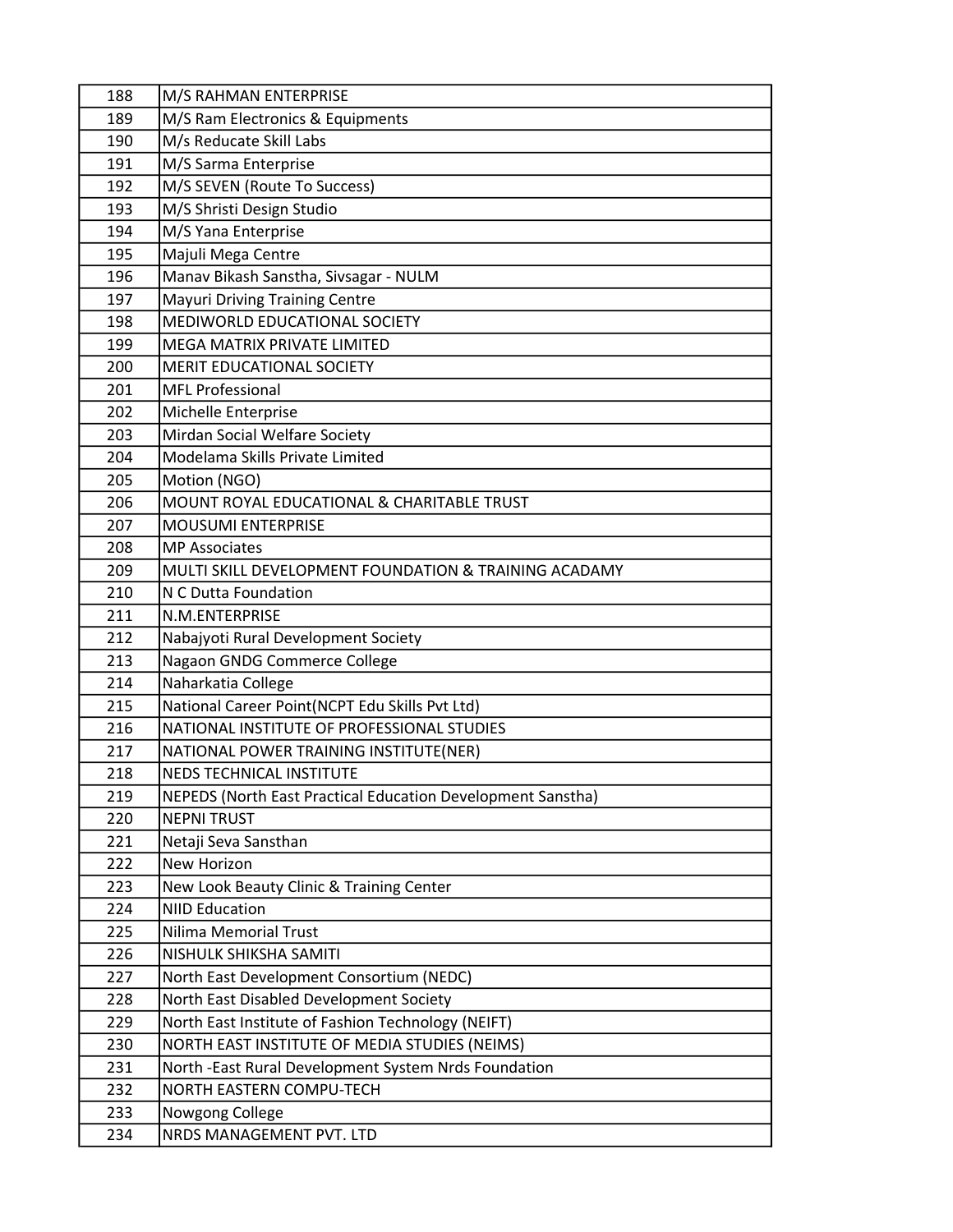| 235        | OLIVE HERITAGE EDUCATION & WELFARE SOCIETY                                                |
|------------|-------------------------------------------------------------------------------------------|
| 236        | OMKAR EDUCATIONAL INSTITUTE                                                               |
| 237        | Online Kendra Mandia                                                                      |
| 238        | ORANG WILD LIFE FOUNDATION                                                                |
| 239        | Orion Edutech Pvt Ltd                                                                     |
| 240        | Pacific Institute of Technology & Management                                              |
| 241        | PAS WELFARE SOCIETY                                                                       |
| 242        | PATHARI VOCATIONAL INSTITUTE                                                              |
| 243        | Pawan and Co.                                                                             |
| 244        | PENTACLE SYSTEMS PVT LTD                                                                  |
| 245        | <b>Perfect Education</b>                                                                  |
| 246        | PK Security Services Private Limited                                                      |
| 247        | <b>Potential Academy</b>                                                                  |
| 248        | Power to Empower Skills Pvt. Ltd                                                          |
| 249        | Prabhati Kiron                                                                            |
| 250        | Pragati Edutech Pvt. Ltd.                                                                 |
| 251        | PRAGATI FOUNDATION                                                                        |
| 252        | PRAGJYOTISH SECURITY SERVICES PRIVATE LIMITED                                             |
| 253        | Pragya Reeb (A Socio and cultural organization) (NGO)                                     |
| 254        | <b>Prash Enterprises</b>                                                                  |
| 255        | Prayas JAC Society                                                                        |
| 256        | Primary Hazarika Agro Producers Co-Operative Society Ltd                                  |
| 257        | <b>Prime Computer Solutions</b>                                                           |
| 258        | Priyam                                                                                    |
| 259        | Professional computer institute                                                           |
| 260        | Pub Barpeta Social Welfare Society                                                        |
| 261        | <b>Purbanchal Education Welfare Society</b>                                               |
| 262        | Radha Bala Foundation of Education Research and Development society                       |
| 263        | RADIANCE FOUNDATION                                                                       |
| 264        | <b>RAJA INDUSTRY</b>                                                                      |
| 265        | <b>RAMPS Technology</b>                                                                   |
| 266        | <b>RDB Bricks</b>                                                                         |
| 267        | REGIONAL TRAINING INSTITUTE                                                               |
| 268        | <b>Reliant Traders</b>                                                                    |
| 269        | Research Analytical and Technical Support                                                 |
| 270        | ROOMAN TECHNOLOGIES PVT. LTD                                                              |
| 271        | <b>ROOTS INSTITUTE</b>                                                                    |
| 272        | RUDRAKSHA SKILLS                                                                          |
| 273<br>274 | Rupahi Kohinoor Club                                                                      |
| 275        | Rupshree Beauty Parlour & Training Centre<br>SADBA INSTITUTE OF TECHNOLOGY AND MANAGEMENT |
| 276        | Saikia Mishrito Krishi Paam                                                               |
| 277        | Saltlake Institute of Engineering & Management Ltd.                                       |
| 278        | <b>Samser And Sons</b>                                                                    |
| 279        | Sankardev Yogashram College & Hospital Research Centre                                    |
| 280        | Sarah Enterprise                                                                          |
| 281        |                                                                                           |
|            | Saraighat Peace Foundation                                                                |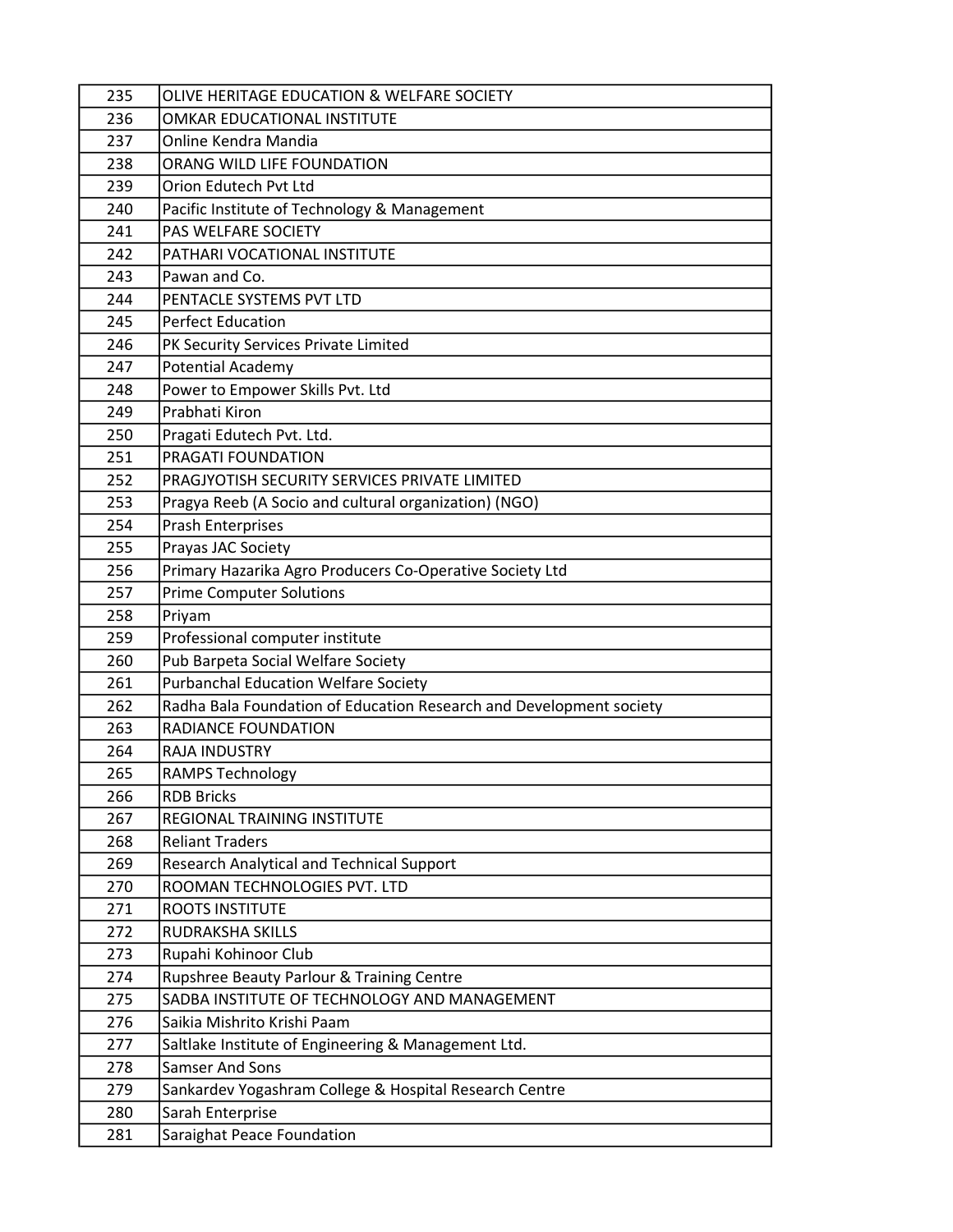| 282        | Saubhagya Foundation Trust                                             |
|------------|------------------------------------------------------------------------|
| 283        | <b>Scholars Academy Education Trust (SAET)</b>                         |
| 284        | <b>SGRS Academic Private Limited</b>                                   |
| 285        | <b>Shams Foundation</b>                                                |
| 286        | SHIKSHA MANTRA SKILLS ACADEMY                                          |
| 287        | Shishu Sarothi                                                         |
| 288        | <b>Shiv Education Society</b>                                          |
| 289        | <b>Shiva Technical Enterprise</b>                                      |
| 290        | Shoptul.com                                                            |
| 291        | <b>Shree Creative</b>                                                  |
| 292        | <b>Shree Maruti Traders</b>                                            |
| 293        | Shreem Development Services LLP                                        |
| 294        | ShriSiddhivinayak Education Society                                    |
| 295        | <b>SHRISTI INFOSYS</b>                                                 |
| 296        | <b>Shubham Charitable Association</b>                                  |
| 297        | Sibsagar Commerce College                                              |
| 298        | SIMPU-TECH AND MANAGEMENT INSTITUTE                                    |
| 299        | Sitajokhala Dughda Utpadak samittee                                    |
| 300        | <b>SkillNet Advisors</b>                                               |
| 301        | Sky Airhostess Academy Pvt. Ltd.                                       |
| 302        | <b>SMART EDUCATION SOCIETY</b>                                         |
| 303        | SMARTBRAINS ENGINEERS & TECHNOLOGIST PVT LTD                           |
| 304        | <b>SMD TECHNOLOGIES</b>                                                |
| 305        | Social Unity Keeper Association For All (SUKAFA)                       |
| 306        | SOHAAYUG NGO                                                           |
| 307        | Sokhee Aromatics Industries                                            |
| 308        | Solmari Hindi Vidyapeeth                                               |
| 309        | Sonitpur Dhatri Sewa Samity                                            |
| 310        | SOOMDIRI EDUCATIONAL & SOCIAL WELFARE SOCIETY                          |
| 311        | SOYLENT EDTECH PRIVATE LIMITED                                         |
| 312<br>313 | Spice Skills India LLP                                                 |
| 314        | SREE SANKARA EDUCATION TRUST<br>SRI GURU MOTOR DRIVING TRAINING CENTRE |
| 315        |                                                                        |
| 316        | Sri Sri Rural Development Programme Trust<br>Sristi Society            |
| 317        | <b>SSM EDUCATION PVT LTD</b>                                           |
| 318        | <b>Star Evergreen Development Society</b>                              |
| 319        | STERLING SECURITY ENTERPRISES PVT LTD                                  |
| 320        | Studenting Era Pvt. Ltd.                                               |
| 321        | Sualkuchi Institute of Fashion Technology                              |
| 322        | Subham Society                                                         |
| 323        | <b>Sukalp Foundation</b>                                               |
| 324        | Sukhaphaa Educational pvt Ltd                                          |
| 325        | <b>Sunrise Beauty Parlour</b>                                          |
| 326        | Suraksha Skills and Solutions Private Limited                          |
| 327        | Surbhi India Technology Private Limited (Apar India)                   |
| 328        | SWASTIKA A SOCIAL EDUCATION & ECONOMIC DEVELOPMENT ASSOCIATION         |
|            |                                                                        |